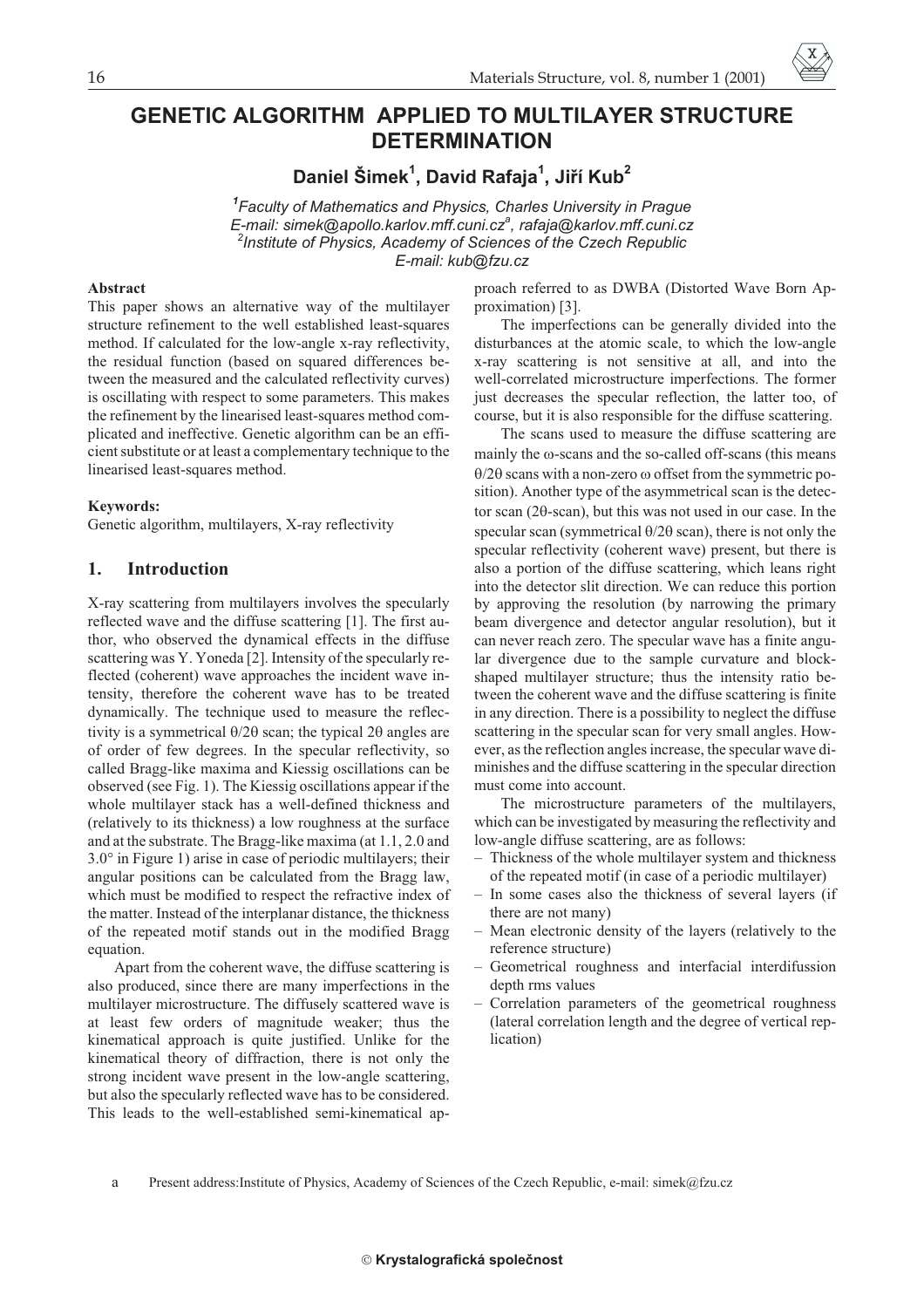# **2. Motivation**

Reflectivity curves contain most of the structural information on the multilayer. Those are the period (if we suggest a periodic multilayer), total roughness of the interfaces (this includes both the geometric roughness and the interfacial interdiffusion) and the mean electronic densities in the layers [4].

If one regards only the case in which all nominally same layers have the same thickness and electronic density, then the fit of the calculated curves is not satisfactory. Moreover, a precious information on the technology imperfection is lost. The deposition conditions often change during the deposition process, and a trend or simply deviations can then be obtained from the multilayer structure parameters.

If we assume that all parameters are independent, we have to treat another problem: many partially correlating parameters. Saying "partially correlating" we mean that the residual function minima are enlarged in a general direction. A minimum with respect to one parameter then shifts with a change of another parameter, i.e. when looking for a minimum, there is a need to change more parameters at once, not just one after another. Let us suggest a change of the thickness of a single layer by the value of about the period (period is the thickness of the repeated motif). Then the main Bragg-like maxima do not move at all (Fig. 1). If we replace the corresponding increase of the total multilayer thickness by decreasing (formally) the thickness of the next two layers, the calculated reflectivity curve is almost the same. Not exactly, sure, but we have modified one of the top-most layers, to which the reflectivity is most sensitive. The difference can be observed, but if both the original and the theoretic reflectivity curves of the modified model were compared with the measured curve, no one could know, which one would be better.



**Figure 1**. Simulated reflectivity curves for different thickness of a single layer. Original structure is  $[20 \text{ Å} \text{Fe} / 25 \text{Å} \text{ Au}] \times 10 \text{ on Si}$ with 100 Å Au cap (solid line). Then: second Fe layer from top modified to 65 Å (dotted line), and finally all neighbouring Au layers thinned to 2.5 Å (solid line with circles in calculated points). One curve is divided by 100 and the other is multiplied by 100 for better recognition.

Thus, applying the non-linear least-squares method on the initial not-very-perfect model, the structural parameters can leave the rational limits. Consequently, any other step of the algorithm needn't find better model describing the real structure more reliably.

This is caused by the oscillatory behaviour of the residual function. The least squares method simply slides straight into the nearest minimum of the residual function and won't leave it any more.

#### **3. Solution of the problem**

The problem described in the previous part can be treated by means of the genetic algorithm, especially when this is combined with the least-squares method.

Usually, if the least-squares method fails as described above, it can be mended by starting the refining process with a little different initial parameters. This may produce better but also a worse solution. If one has a lot of patience, finally the best solution can be obtained.

Another approach is to use the genetic algorithm for random creation of the initial parameter sets. It could be used just to produce random parameters spread around the original model, which are refined over and over again, storing every better solution than the previous best one can yield. This technique does work but it is quite exaggerating to call it genetic algorithm.

The real genetic algorithm's power insists not only in producing the random initial parameters for the least-squares method, but also in capability to refine them.

Indeed the term "refine" is not accurate, when we are talking about the genetic algorithm. Genetic algorithm cannot improve the parameters by modifying them in the direction of better solution like the derivative-methods do. However, we are going to use the term "refinement" in a figurative sense to denominate its capability to find better solutions by applying itself repeatedly.

# **4. Mathematical background**

Upon the least-squares method one minimises the weighted sum of squared differences between calculated and measured intensities:

$$
f = \sum_{i} w_{i} f_{i} = \sum_{i} w_{i} (y_{i}^{calc} - y_{i}^{meas})^{2},
$$
 (1)

where *i* stands for experimental points. In case of reflectivity curves, the intensity (*y*) varies by several orders. The weight  $w_i$  has to be adjusted to the fact:

$$
w_i = (1/\ y_i^{\text{meas}})^2,\tag{2}
$$

which corresponds to logarithmic scale refinement with a constant weight (for small differences):

$$
f = \sum_{i} f'_{i} = \sum_{i} \left[ \ln(y_{i}^{calc} / y_{i}^{meas}) \right]^{2}.
$$

(3)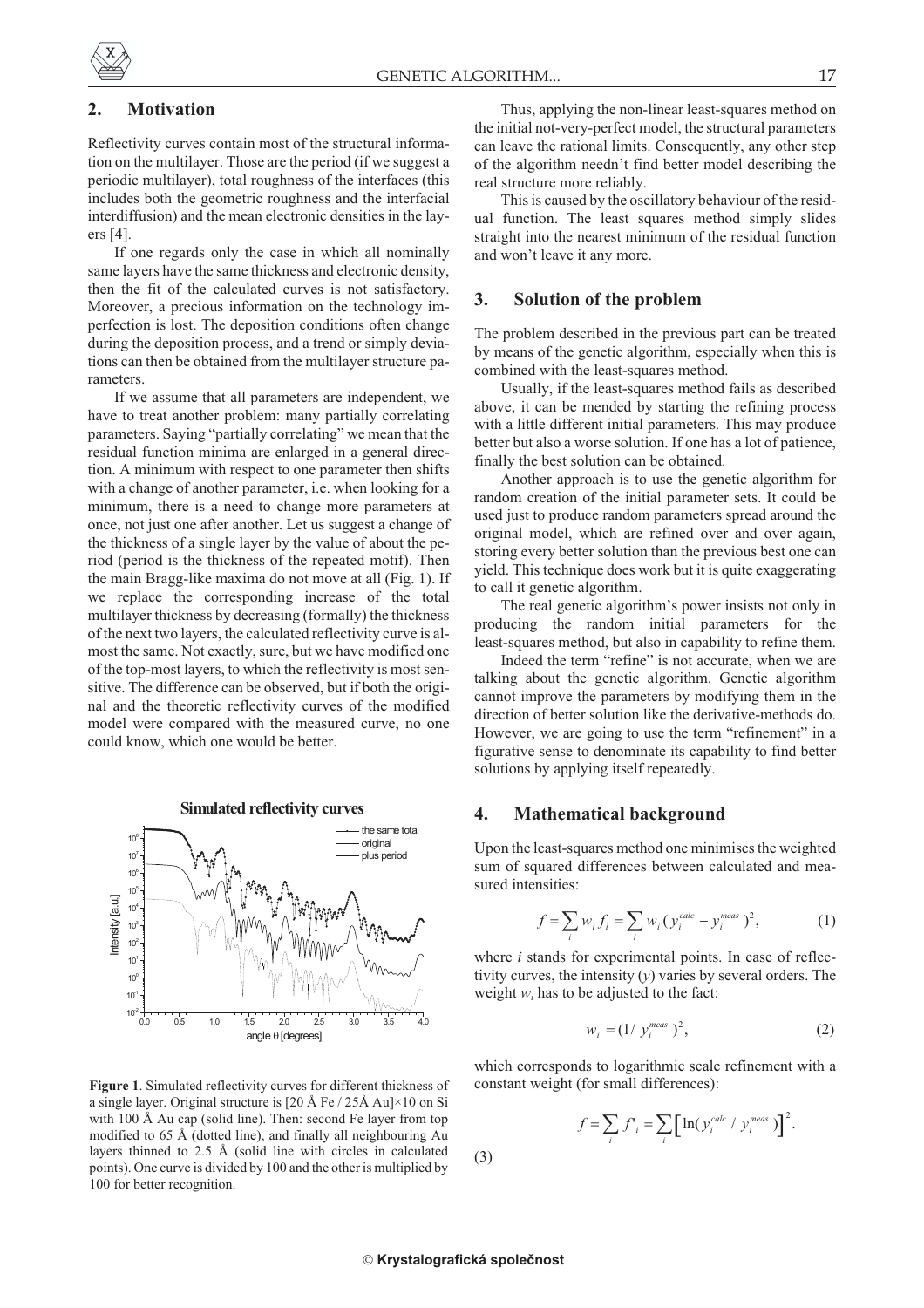In order to make the genetic algorithm co-operating with the least-squares method (note we are attempting to combine both methods, not just to apply them one after the other), it has to look for the best solution by the same rules, i.e., genetic algorithm has to minimise the same function (3) by changing the free parameters.

In terms of the genetic algorithm [5], one parameter is equivalent to a *gene*. Genetic algorithm works not only with one set of the parameters (the *individual*), but it stores several different sets – the *population*. The population is developed by means of *genetic operators*.

If we represent the individual by a vector *a*, its classification (also referred to as *fitness function*) *f*(*a*) is a scalar, then the whole population forms the matrix *A* and a classification vector  $f(A)$ . We are actually minimising the classification function (3) instead of maximising the fitness capability of the individuals.

There are two main ways of developing the population – *mutation* and *crossing-over*. The mutation is a random process, which is basically responsible for a population gene range spreading. A simple mutation insists in a random change of a randomly selected parameter *aj*, which belongs to a randomly chosen individual *a*. The change, in our case, happens around the initial value (so called boundary mutation [5]) with normal (Gaussian) distribution with a width defined as a function of the initial parameters:

$$
b_j = a_j + \text{rnd}(\text{mute}_j(a));
$$
  

$$
b_k = a_k \quad k \neq j
$$

(4)

Function *mutej* determines the mutation range depending on the starting values of the free parameters and may be considered as a constant for instance; *rnd*(*x*) represents a random number with normal distribution around zero:

$$
w(rnd(x)) = \exp\left(-\frac{rnd(x)}{2x^2}\right)
$$
 (5)

The new created individual *b* is either added to the population or it replaces any other individual (e.g. the worst one), that is *killed*. The only need to keep the genetic algorithm working is to preserve the best individual from killing.

The cross-over operator works upon two different randomly or even systematically selected individuals *a* and *b*. The new individual is a linear combination of those original ones with a weight inversely proportional to their classifications:

$$
c_{\theta} = \frac{a \cdot f(b) + b \cdot f(a)}{f(a) + f(b)}.
$$
 (6)

If the initial individuals lie in opposite direction with respect to the global minimum, this process can approach the minimum, otherwise not. That is why it is useful to combine this process with a random mutation in all parameters around this "centre of gravity" with a normal distribution widths equal to parameter differences of the original individuals:

$$
c = c_0 + \mathbf{rnd}(a - b), \tag{7}
$$

where  $rnd(x)$  is a vector of  $rnd(x)$ . Thereby, the parameters can also leave the initial range in the better individual's direction.

In the matrix formalism presented above, each genetic operator represents a matrix multiplication of a population matrix *A* by the evolution matrix *D* and an addition of the mutation matrix *M*. Let us suggest that the matrix *A* contains the individuals in rows. Then:

$$
A^{new} = D \cdot A^{old} + M. \tag{8}
$$

Matrix *D* is of the size  $n \times n$  if the new individual replaces another or  $n \times (n+1)$  if the new one is added to a former *n*-member population. In our case (only one new individual is produced), the evolution matrix is almost the identity one, except a single row (index *j*, where *j* is the individual to be killed or  $j = n + 1$ ). Anyway, all rows have sum of the components equal to unity. The *D*-matrix of the *mutation* operator is equal to the unity matrix. The *cross-over* operator has two non-zero components in *j*-th row:  $D_{ik} = f_i/(f_k+f_i)$  and  $D_{il} = f_k/(f_k+f_i)$  (*k* and *l* are different random indices 1 to *n*). Let us remind that  $f(A)$  is a classification column vector. The other rows are the same as in the unity matrix. Mutation matrix *M* has only one non-zero row, namely the *j*-th one. Its values have been discussed above.

Now, any application of genetic operators produces so-called new *generation* with just a single different individual. However, there is still a need to calculate the new individual's classification, i.e. the *j*-th component of the classification vector *f*. This means the calculation of the simulated scattered intensity in all experimental points and then the differences according to Eq. (3). Since most of the computational time is consumed by the evaluation of the new individuals' classification, there is no progress in producing more than one new individual in every generation, i.e. more complicated expression for evolution and mutation matrices *D* and *M*.

## **5. New individuals generation combined with the least-squares method**

Since the genetic algorithm cannot treat the partially correlating parameters, e.g. the root mean square roughness of several interfaces, this method cannot be satisfactory itself. A change of a parameter (even the right way) may produce worse solution than the original one. Genetic algorithm is unable to recognise any correlation of parameters and that is why the combination with the least-squares method is useful.

The process insists in refining every new created individual immediately after it arises. After a certain number of refining cycles the new individual is classified for the last time and the next generation is completed. Then the new individual should lie in a local minimum of the residual function, at least with respect to the parameters refined by the least squares method.

The choice of parameters to be refined by the one or the other (or even by both) methods depends on their definition. In case of our program, the real multilayer structure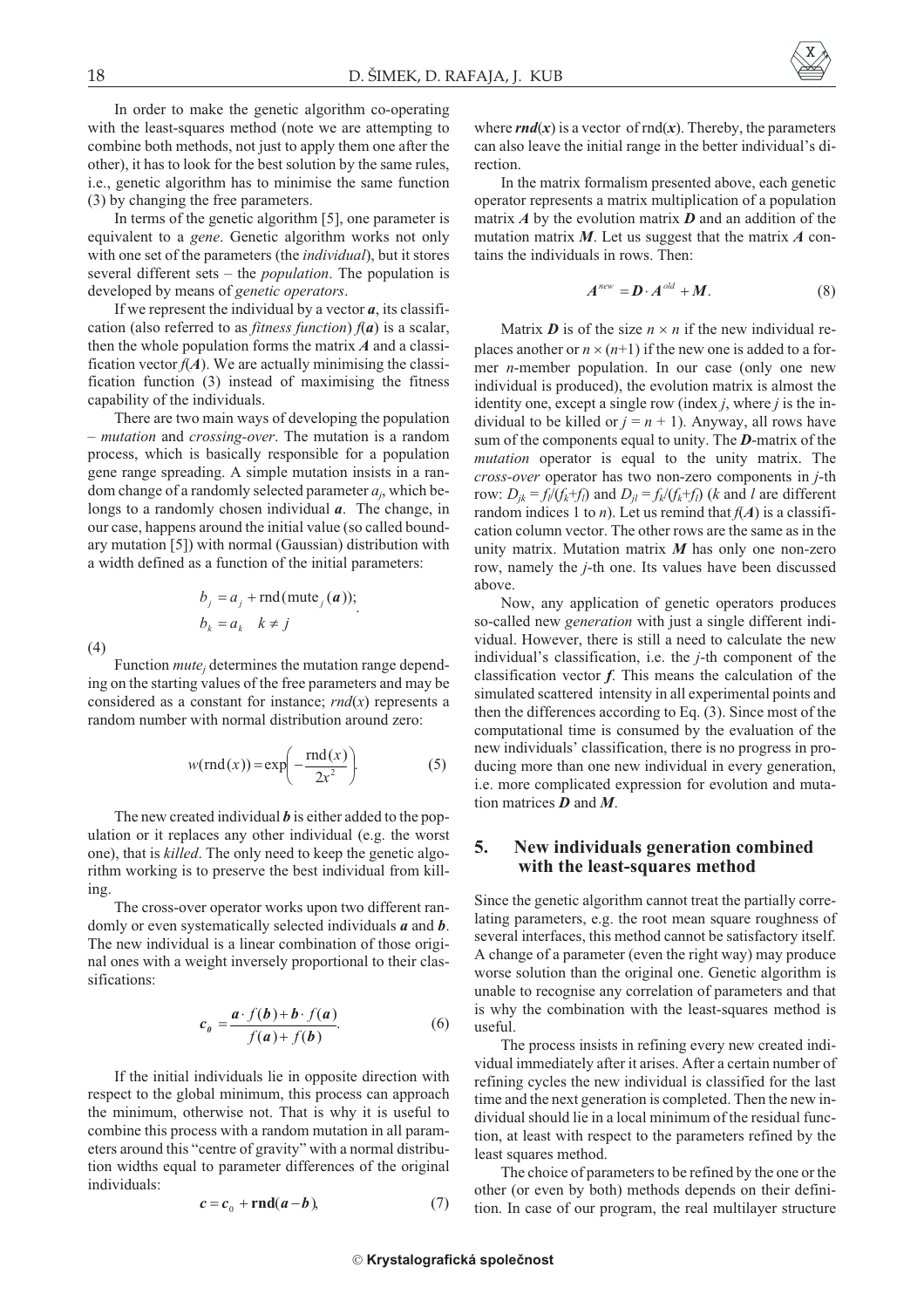parameters are arbitrary "user-defined" functions of the refined parameters. Refined parameters are then just variables without physical meaning. Using this approach, some kind of correlation can be reduced. For example, if one defines a mean period (thickness of repeated motive), period perturbations (for several layers) and a fractional part of every layer thickness in the repeated motif instead of defining several layers' thickness as independent parameters, the correlation is partially reduced.

In our implementation, the population has the maximum number of individuals given by the user. Coming up from the initial model, the new individuals are added until the number reaches the limit. Then, the new created individual always replaces the worst one. This has proven not to be the best choice, because when all the individuals fall into one local minimum, the only way to reach the next one is through a single mutation. That is to say that any individual with values of the parameters between these minima is classified much worse and the new individual is killed in the next step. There is still a chance for it to mutate right in the next step, but the probability is very low.

The function "mute" (mentioned in chapter ) is set by the user in accordance with the definition of refined parameters. It has to enable reaching the nearest minima in classification function through the one step, as we have discussed before.

There is also a possibility to choose, which scans (experimental data) are used for evaluation of the classification function. Such an approach is necessary if the refined set of parameters does not involve any, to which some scans are highly sensitive. These scans then have to be excluded from the refinement, because they could undesirably influence the values of refined parameters. This effect comes up from the fact that the omitted scans are usually less sensitive to some of the refined parameters. If they were used, they would force them to change the wrong way in order to compensate wrong values of the non-refined parameters.

#### **6. Refining process**

Now we start to present the refining process on the structure parameters of two different specimens. The first one is (nominally) the molybdenum monolayer on Si substrate.

The substrate was first polished by ion beam. The cleaning process was responsible for deposing a thin tungsten layer, which originated from the tungsten cathode.

We tried this simple example to prove the ability of the genetic algorithm to find a reliable model of the structure, even if the first model is completely wrong. As we wrote before, one of the parameters most complicated to be refined by the least-squares method is the layer thickness. It is connected with oscillations in the reflectivity curve, and their period is inversely proportional to the thickness of the layer. If we initially set the thickness to be much less than it really is, the theoretic curve is at the whole different (Fig. 2). A slight change of it even the right way will produce an inestimable change of the residual function. Thus, the least-squares method is unusable for the case.

Using a genetic algorithm with an adequately large mutation range for thickness, the new created individuals



**Figure 2.** Reflectivity curve of a molybdenum and tungsten bilayer on silicon (open circles). Theoretic curve (solid line) is calculated for  $d_{\text{Mo}} = 20$  Å and  $d_{\text{W}} = 18$  Å.

spread their thickness in a large scale of values, as the population grows. The limit number of individuals was set to 100. Then the crossing-over process and also the mutations vary the thickness until the good agreement with the real curve is gained. Such an individual is necessarily the best one and won't leave the population until there is some better one.

Now it pays to change the mutation range to quite a smaller value, not exceeding the period. This can be also satisfied by setting the thickness' "mute" function to be proportional to the thickness and by starting the refinement with the large value of thickness. After a certain amount of time, the individuals with very different thickness dispose, as they are replaced by the new created better ones, which are closer to the right model.

Finally, there are many individuals with only a little different parameters. The best one is considered to be the "best fit" model of the structure (Figure 3); its parameters are shown in Table 1. Note that the real thickness of the layer is one order different from the initial model.



**Figure 3.** Reflectivity curve of a molybdenum and tungsten bilayer on silicon (open circles) and refined theoretic reflectivity curve (solid line).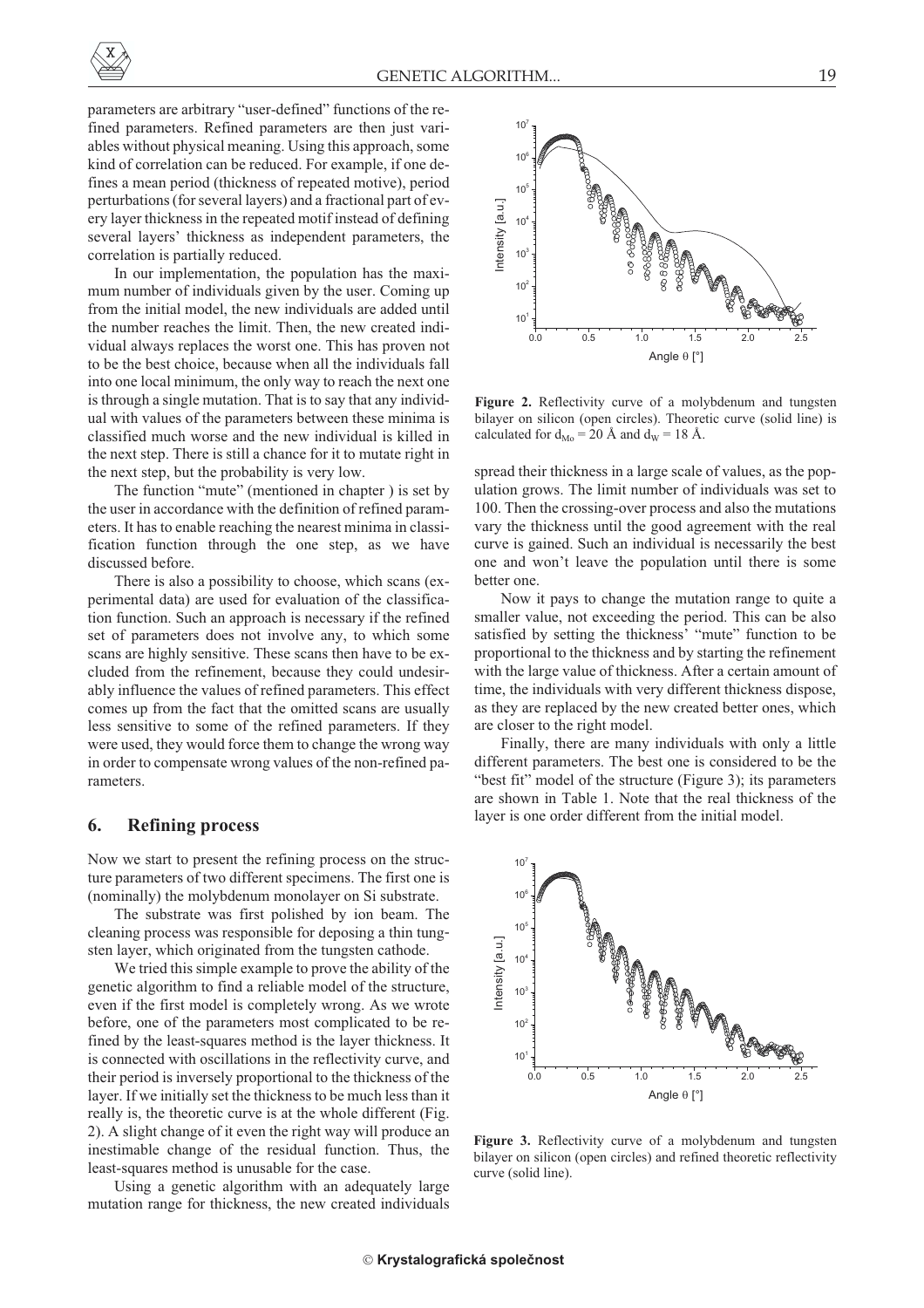|    |      | d [A] | $\sigma_{\rm eff}[\AA]$ |
|----|------|-------|-------------------------|
| Mo | 0.88 | 265   | 8.6                     |
| W  | 0.81 | 7.0   | 9.0                     |
| Si | 1.00 |       | 6.5                     |

**Table 1.** Molybdenum and tungsten bilayer refined parameters

Together with the thickness, all the other parameters were refined. Those were the relative electronic density (with respect to the bulk material) and effective interface roughness (of the upper interface). There were also some non-structural parameters refined, such as sample length, curvature, primary beam intensity and background.

The second specimen is a multilayer with the following nominal parameters: On the silicon substrate a multilayer system is deposited. It consists of 8 Fe/Gd bilayers (Fe is first at the substrate). On the top there is an Al cap layer.

Thickness of several layers was first examined by means of High Resolution Electron Microscopy (HREM ), thus the first approach was rather good. The initial shape of the theoretical curves is compared with that of the experimental ones in Figure 4.



**Figure 4**. Measured curves (open circles) in comparison with the curves calculated accordingly to the initial model (solid lines). a) specular scan (reflectivity), b) off-scan with the offset from specular position  $\omega = 300$ ", c,d) omega-scans with  $\theta = 3240$ " and 6000".

In the first step, only the mean bilayer thickness (the period), mean thickness ratio (of Fe and Gd layer) in each bilayer and the thickness of the cap layer were refined together with the roughness of the lowest interface and its mean interlayer increase (every upper interface was supposed to have a greater rms roughness). Also some non-structural parameters, such as sample length, curvature, etc., were refined. The only scan used for evaluation of the classification was the reflectivity curve, because of its sensitivity to these parameters (Figure 5).

Then the geometrical part of the roughness (caused by the real rough surface, not by the imperfections at the



**Figure 5.** Simulation of reflectivity curve after first refinement of main parameters.

atomic scale) and its correlation parameters were refined together with the layer thickness. The density aberrations and the roughness of several interfaces were treated independently. That time, all types of scans had to be used in classification, because only the diffuse scattering distinguishes the kind of imperfections and is sensitive to their correlation parameters. The final fit is shown in Figure 6. The final multilayer parameters were obtained as shown in Table 2. For the multilayer system, the mean values are shown together with their mean statistic deviations. The means are calculated over the whole multilayer stack. Relative density of the substrate was considered to be equal unity as a reference value, which needn't be too accurate, as is obvious, if we take a look at the Fe and Gd relative density mean values.

Geometrical roughness decreases from the bottom to the top, starting at about  $5 \text{ Å}$  at the substrate and ending with values comparable with the mean thickness deviation (0.4 Å). Geometrical roughness then increases again through the last 5 layers up to about 10 Å at the surface. The latter effect corresponds probably to the surface oxidation.



**Figure 6.** Measured curves (open circles) in comparison with the final theoretic curves with the maximum of free parameters (solid lines) – the "best fit".  $a/b/c/d$  – see Figure5 caption.